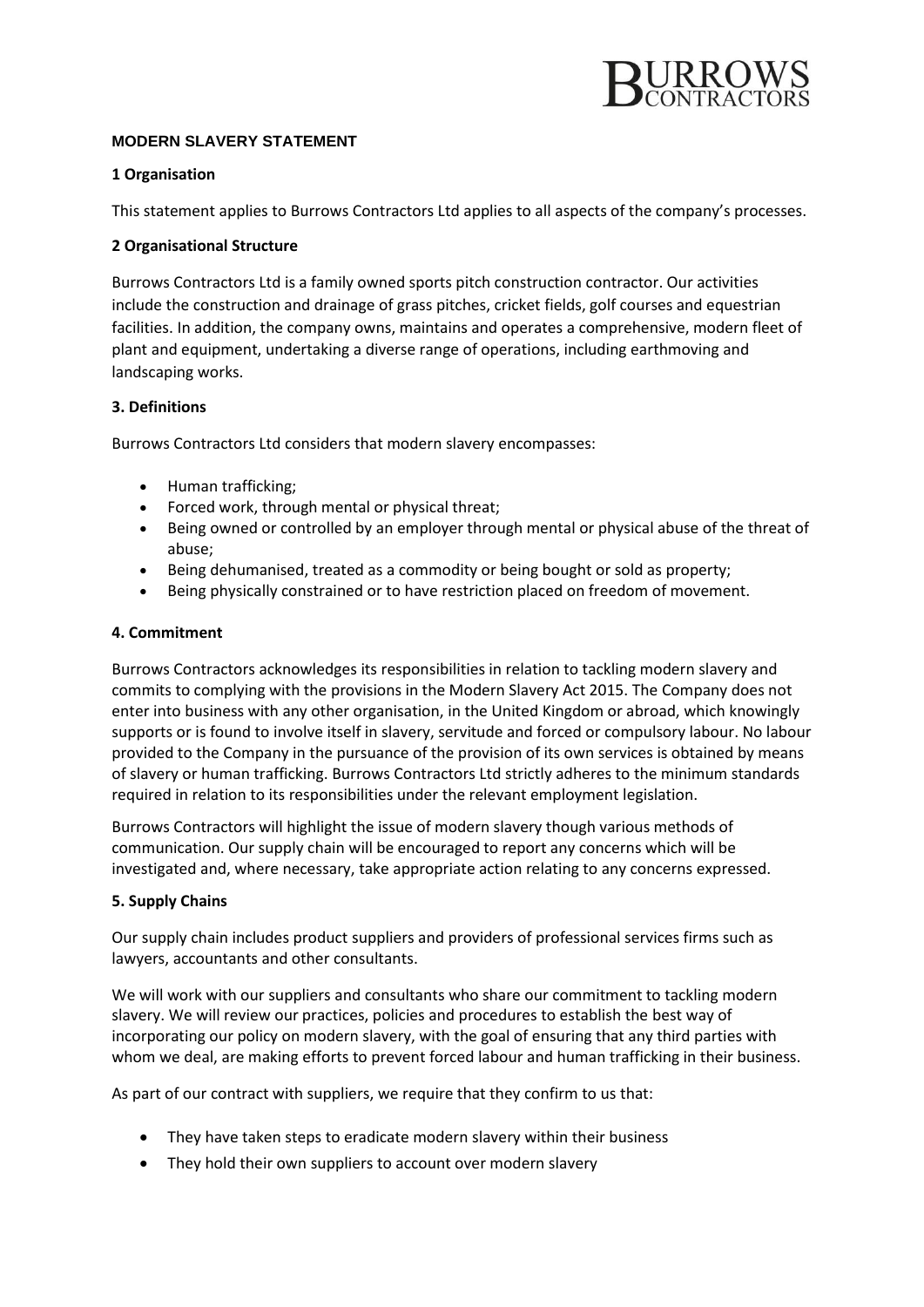

- (For UK based suppliers) they pay their employees at least the minimum wage / national living wage (as appropriate)
- (For international suppliers) they pay their employees any prevailing minimum wage applicable within their country of origin
- We may terminate the contract at any time should any instances of modern slavery come to light

We have zero tolerance to slavery and human trafficking. We expect all those in our supply chain and contractors to comply with our values.

# **6. Potential Exposure**

In general, Burrows Contractors considers its exposure to slavery/human trafficking to be relatively limited. Nonetheless, it has taken steps to ensure that such practices do not take place in its business nor the business of any organisation that supplies goods and/or services to it.

# **7. Due Diligence processes for Slavery and human trafficking**

Burrows Contractors has not, to its knowledge, conducted any business with another organisation which has been found to have involved itself with modern slavery. In accordance with section 54(4) of the Modern Slavery Act 2015, Burrows Contractors Ltd has taken the following steps to ensure that modern slavery is not taking place:

- We limit the geographical scope of our operations to the UK
- Where possible we build long standing relationships with local suppliers and make clear our expectations of business behaviour
- Expect our suppliers to have suitable policies and processes in place within their own businesses to prevent child labour, modern slavery and human trafficking and to cascade those policies to their own suppliers
- With regards to national or international supply chains, our point of contact is preferably with a UK company or branch and we expect these entities to have suitable anti-slavery and human trafficking policies and processes.
- We have systems in place to encourage the reporting of concerns and the protection of whistle blowers

### **8. Measures**

We use the following measures to check how effective we have been to ensure that slavery and human trafficking is not taking place in any part of our business or supply chains:

- Right to work checks completed at recruitment stage;
- Ensure minimum employment age adhered to, in line with the relevant legislation;
- Always apply national minimum wage thresholds, in line with the relevant legislation;
- Regular contact with material suppliers including their understanding of, and compliance with, our expectations.

### **9. Training**

We will facilitate training for all employees. Burrows Contractors use the training materials recommended by the Home office to ensure that employees are aware of modern slavery and consequently can recognise, prevent and report forced labour, labour trafficking and other third-party labour exploitation.